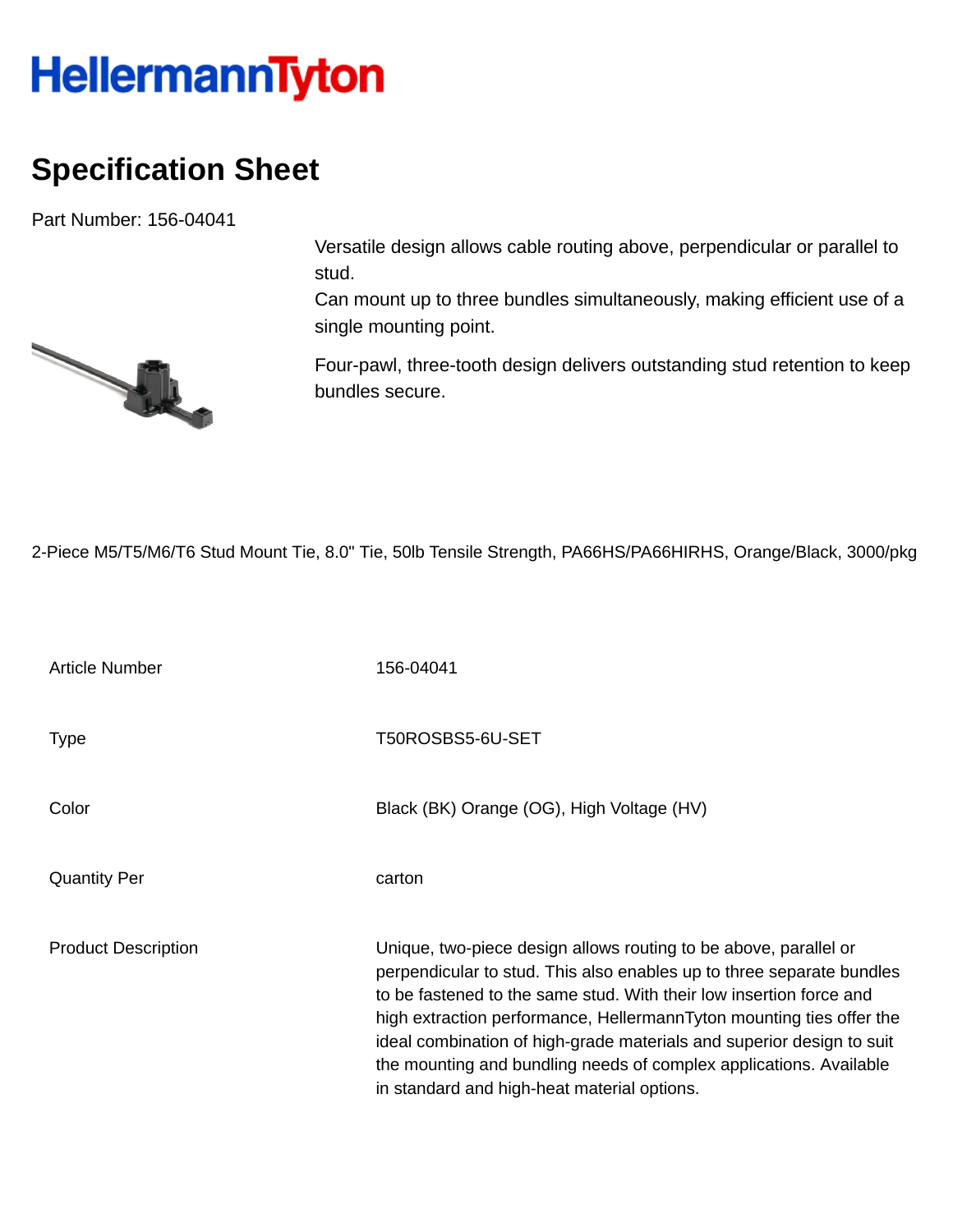| <b>Short Description</b>              | 2-Piece M5/T5/M6/T6 Stud Mount Tie, 8.0" Tie, 50lb Tensile Strength,<br>PA66HS/PA66HIRHS, Orange/Black, 3000/pkg |
|---------------------------------------|------------------------------------------------------------------------------------------------------------------|
| <b>Global Part Name</b>               | T50ROSBS5-6U-SET-PA66HIRHS-OG/BK                                                                                 |
|                                       |                                                                                                                  |
| Minimum Tensile Strength (Imperial)   | 50.0                                                                                                             |
| Minimum Tensile Strength (Metric)     | 222.0                                                                                                            |
| Length L (Imperial)                   | 8.0                                                                                                              |
| Length L (Metric)                     | 203.2                                                                                                            |
| <b>Fixation Method</b>                | <b>Weld Stud Fixing</b>                                                                                          |
| <b>Identification Plate Position</b>  | none                                                                                                             |
| Releasable Closure                    | No                                                                                                               |
| <b>Tie Closure</b>                    | plastic pawl                                                                                                     |
| Width W (Imperial)                    | 0.92                                                                                                             |
| Width W (Metric)                      | 23.25                                                                                                            |
| <b>Bundle Diameter Min (Imperial)</b> | 0.16                                                                                                             |
| <b>Bundle Diameter Min (Metric)</b>   | 4.0                                                                                                              |
| <b>Bundle Diameter Max (Imperial)</b> | 1.97                                                                                                             |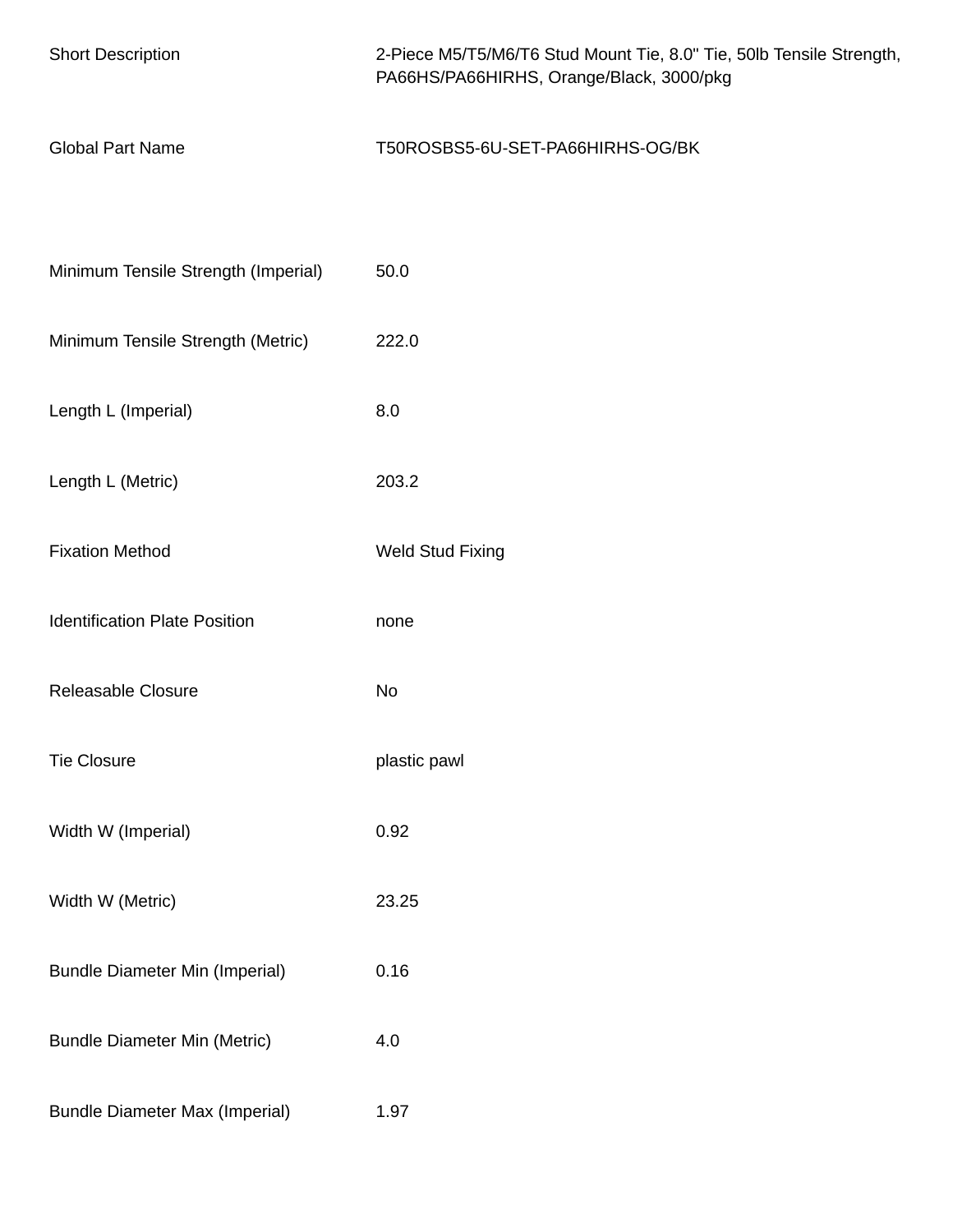| <b>Bundle Diameter Max (Metric)</b> | 50.0                                       |
|-------------------------------------|--------------------------------------------|
| Height H (Imperial)                 | 0.74                                       |
| Height H (Metric)                   | 18.75                                      |
| Mounting Hole Diameter D (Imperial) | $0.20" \times 0.03"$ ; 0.24" x 0.04"; 0.20 |
| Mounting Hole Diameter D (Metric)   | M5 x 0.8 T5 M6 x 1                         |
| <b>Stud Diameter (Metric)</b>       | 6.0 mm 5.0 mm                              |
| Stud Diamater (Imperial)            | $0.20$ ", $0.24$                           |

| Material                     | Polyamide 6.6, high impact modified, heat stabilized (PA66HIRHS) |
|------------------------------|------------------------------------------------------------------|
| <b>Material Shortcut</b>     | PA66HIRHS                                                        |
| <b>Material Cable Tie</b>    | Polyamide 6.6 heat stabilized (PA66HS)                           |
| <b>Operating Temperature</b> | -40°F to +230°F (-40°C to +110°C)                                |
| Reach Compliant (Article 33) | Yes                                                              |
| <b>ROHS Compliant</b>        | Yes                                                              |
|                              |                                                                  |

Package Quantity (Imperial) 3000